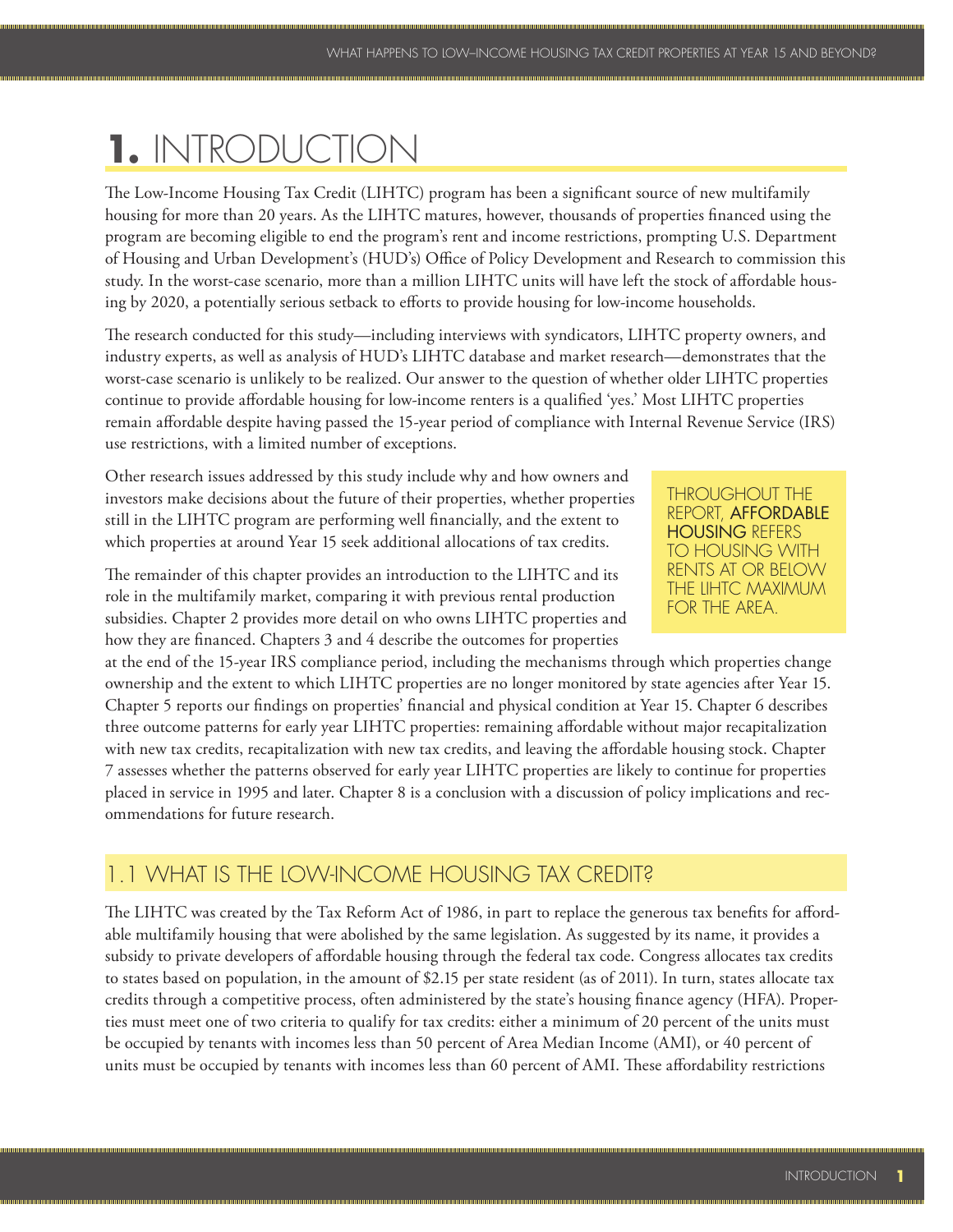remain in place for a minimum of 15 years. Points are awarded to qualifying development proposals based on priorities documented in a Qualified Allocation Plan (QAP), which is created individually by each state and which states revise annually.

The tax credits are provided to developers through federal tax credits received annually for 10 years. Tax credits are set at either 70 percent of the present value of the qualifying costs (initial development costs, excluding the cost of land and certain other expenses), which translate to a yearly tax credit of about 9 percent. Credits in the amount of 30 percent of qualifying costs, which amounts to a yearly tax credit of about 4 percent, are distributed outside the allocation system. These are discussed in Section 6.2. The amount of the 9-percent credits depends on whether the project is new construction, substantial rehabilitation, or acquisition and minor rehabilitation of an existing property, whether it is in a difficult development area (DDA) or qualified census tract (QCT), $^{\rm l}$  the share of units set aside for low-income households,<sup>2</sup> and other factors. With boosts in the qualified basis of a project for meeting certain requirements, the ultimate government subsidy can cover up to 91 percent of construction costs (Eriksen and Rosenthal, 2007).<sup>3</sup>

LIHTC developers frequently sell the tax credits to equity investors through a syndicator; syndicators serve as matchmakers between developers and tax credit investors, who are generally corporations with substantial and predictable federal tax obligations. Syndication is necessary because the real estate project itself is unlikely to generate enough federal tax liability for the owner to be able to claim the full value of the tax credits for itself. Purchasers have sufficient tax liability to be able to use the tax credits and may also benefit in other ways such as sharing in cash flow and resale value.

#### THE LIHTC IS THE LARGEST RENTAL HOUSING PRODUCTION PROGRAM IN HISTORY

Perhaps surprisingly for a government program embedded in arcane IRS regulations (Section 42 of the Internal Revenue Code), the LIHTC program is an important source of new rental housing. Recently, it has produced roughly 100,000 units each year. Altogether, about 2.2 million units in some 35,000 separate properties<sup>4</sup> were placed in service under the program between 1987 and 2009, the latest year for which we have data.<sup>5</sup> As of 2011, the number may be close to 2.4 million units. The LIHTC program has outstripped both public housing (with 1.1 million units currently existing) and HUD-assisted, privately owned housing (with up to 1 million units). LIHTC is thus the largest program in U.S. history providing property-based subsidies to rental housing, and since the early 1990s, has been the only such program developing substantial numbers of additional units.<sup>6</sup>

- 3. The highest subsidies are for properties that receive both 9-percent credits and a 30-percent basis boost for locating in a QCT or a DDA.
- 4. The term *property* is used interchangeably with *project* and *development*.
- 5. http://www.huduser.org/portal/datasets/lihtc.html.
- 6. The HOME program is also used to produce new rental units, although on a much smaller scale. In addition, HOME funding is often used in combination with tax credits and does not produce units on a stand-alone basis.

<sup>1.</sup> As part of the Omnibus Reconciliation Act of 1989, Congress added provisions to the LIHTC program designed to increase production of LIHTC units in hard-to-serve areas. Specifically, the act permits projects located in DDAs or QCTs to claim a higher eligible basis (130 percent of the standard basis) for the purposes of calculating the amount of tax credit that can be received. Designated by HUD, DDAs are defined by statute to be metropolitan areas or nonmetropolitan areas in which construction, land, and utility costs are high relative to incomes, and QCTs are tracts in which at least 50 percent of the households have incomes less than 60 percent of the AMI. The Housing and Economic Recovery Act of 2008 broadened this authority to allow any building designated by the state housing credit agency as requiring the increase in credit in order to be financially feasible to be treated as located in a difficult development area.

<sup>2.</sup> In reality, nearly all units in tax credit projects qualify as low-income, including 95 percent of units placed in service from 1995 to 2007 (Climaco et al., 2010).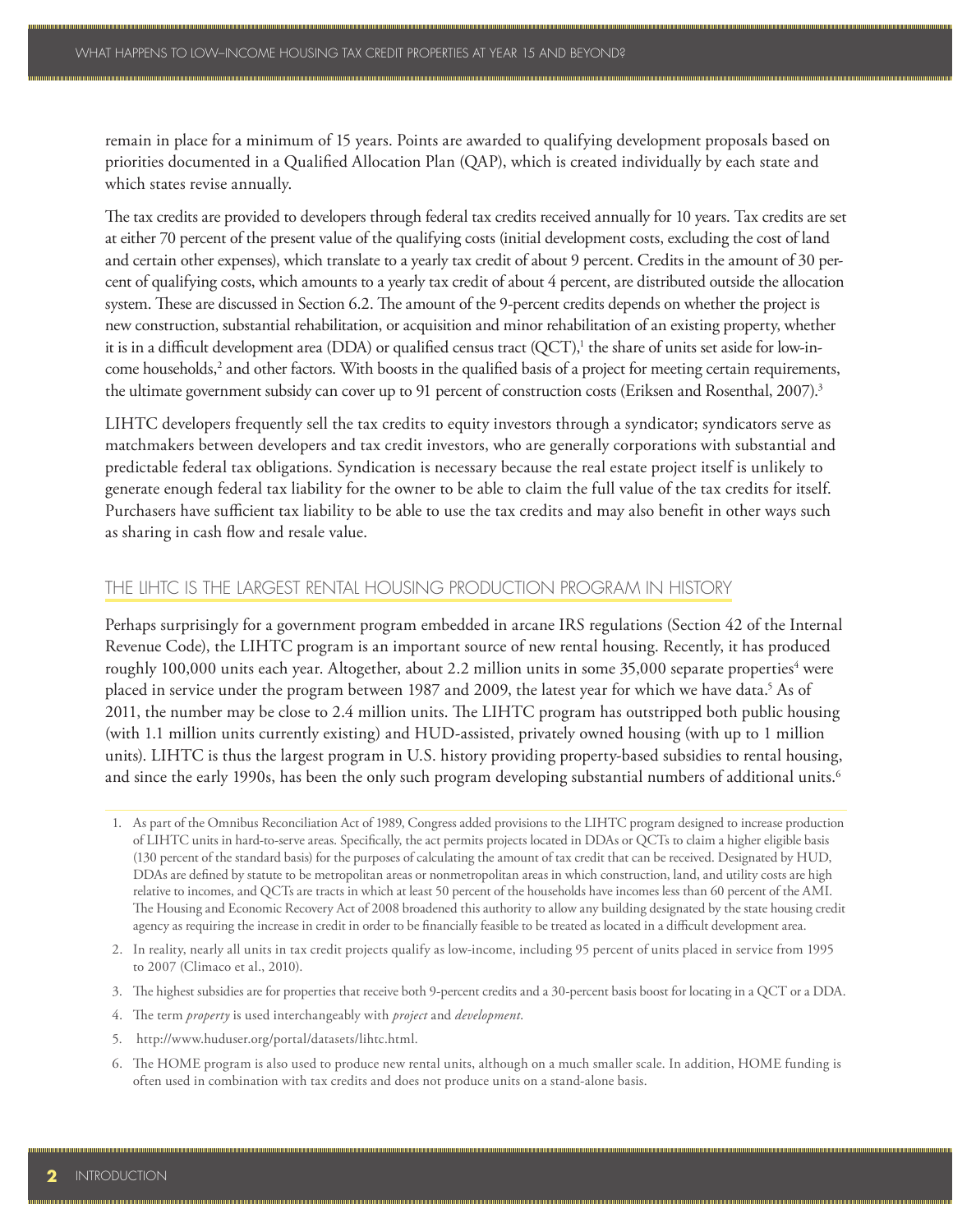Beyond the fact that they now outnumber other government-funded rental units, LIHTC-funded units increasingly represent an important share of all rental housing units. From 1987 to 2006, LIHTC units accounted for roughly one-third of all multifamily rental housing constructed (Eriksen and Rosenthal, 2010) and as of 2009 made up about 6 percent of all renter occupied housing units.<sup>7</sup>

#### LIHTC DIFFERS FROM OTHER RENTAL HOUSING PRODUCTION PROGRAMS

The tax credit program differs from earlier subsidized rental housing production programs such as the public housing built from the 1930s to the 1980s and the Section 8 projects built in the 1970s and 1980s, in several important ways. Tax credit units' rents are not related to specific tenants' income. Researchers have pointed out that, in many of the housing markets and specific locations where LIHTC housing has been built, LIHTC units compete with market-rate units because rents are quite similar to market rents. LIHTC projects sometimes have layered subsidies, however, and tiers of rents that are lower than either the LIHTC maximum rents or market rents.

Another programmatic difference from traditional public housing or Section 8 projects is that the federal role in tax credit projects is small, and the projects are allowed to fail if their financial condition is poor. Regardless of the fact that tax credit projects are subject to market discipline because of their similarity to market-rate housing, some inefficiencies exist in the program. Each of these features of LIHTC is discussed in more detail in the following section.

#### LIHTC RENTS ARE NOT BASED ON THE INCOMES OF INDIVIDUAL TENANTS

Tax credit rents are not based on the income of the tenants. Although tax credit units must be affordable to households at either 50 percent or 60 percent of the AMI, rents do not vary with actual tenant incomes—nor is rent limited to 30 percent of the tenants' income, an amount considered affordable. As a result, the program reaches a somewhat higher income group than previous production programs, unless it is coupled with other subsidies such as tenant-based housing vouchers. Wallace (1995) estimated that only 28 percent of LIHTC residents had incomes less than 50 percent of AMI, compared with 81 percent of those who reside in traditional public housing. That analysis was done at a time when lower tiers of rents in LIHTC properties were less common than they became later, so the percentage may be higher now.<sup>8</sup>

7. Based on a calculation using data on the total number of renter occupied units from the American Housing Survey: http://www. census.gov/housing/ahs/data/ahs2009.html.

8. Until recently, no systematic data were collected about the income levels of LIHTC tenants across the program. In 2008, HUD began collecting data on the elected rent/income ceiling for the low-income units in LIHTC projects (either 50 or 60 percent of area median gross income) and whether any units were set-aside to have rents that are less than the elected rent/income ceiling. (The 2008 collection included properties placed in service through 2006.) In 2010, HUD implemented a new mandate to collect tenant-level data, including annual income, for tenants residing in LIHTC units. These tenant-level data are not yet available for analysis.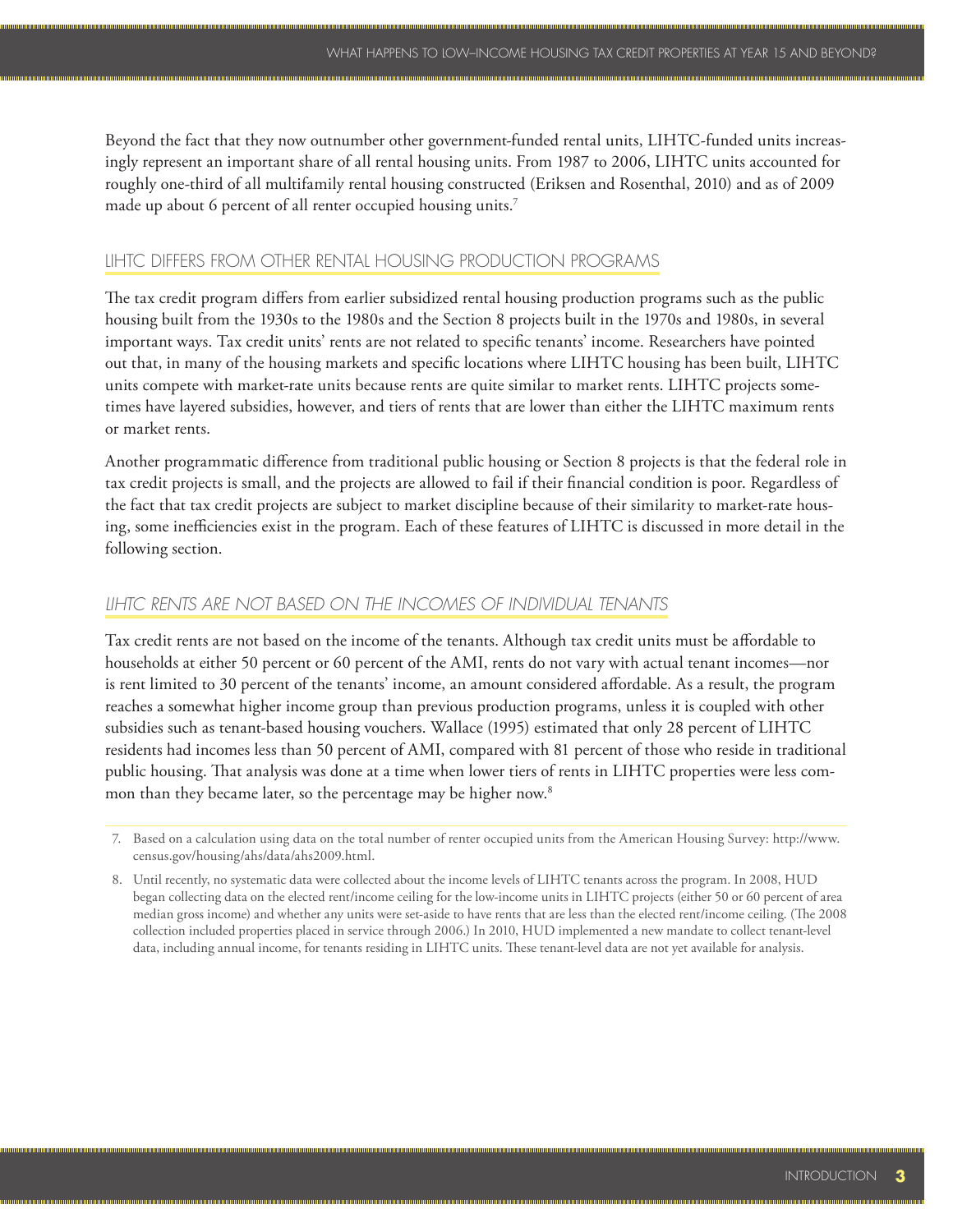#### LIHTC RENTS ARE SIMILAR TO MARKET RENTS

In some markets, tax credit units are no more affordable than rental units generally. Burge (2011) conducted a study of LIHTC projects in service as of 2002 in Tallahassee, Florida, considered to be a typical medium-sized metropolitan statistical area (MSA). Tallahassee has had a weak housing market in recent years, but not during the period covered by the study. Using hedonic regression analysis, Burge found that maximum tax credit rents are initially less than implied market rents because of the properties' high quality—their newness—when placed in service. This market advantage eroded, however, as the properties aged and declined in quality during the 15-year period of affordability required for compliance with the tax code.

This dynamic does not hold in all markets. In strong housing market areas such as parts of the Northeast and California, tax credit rents tend to be lower than market-rate rents for comparable units and may remain so over time. Even in strong housing markets, however, this trend depends on the specific location of the LIHTC property, as the competition for rental housing is for nearby properties, not those in a different part of a metropolitan area or rural region.

Baum-Snow and Marion (2009) analyzed 330 MSAs and also found that, in many cases, LIHTC maximum rents in 2000 did not result in LIHTC rents that were below unsubsidized rents. The nonbinding effect of the LIHTC restrictions was the case regardless of the income level of the neighborhood, but especially in lowincome neighborhoods. They found that, when LIHTC properties were in tracts where 50 percent or fewer households were LIHTC-eligible, two-thirds of occupied rental apartments had rents below the LIHTC maximums. When LIHTC properties were in tracts with more than 50 percent of households LIHTC-eligible that is, in low-income neighborhoods—82 percent of apartments had rents below the maximum rents.

Both Burge and Baum-Snow and Marion used maximum tax credit rents because they were not able to observe actual rents paid for LIHTC units. This highlights two points. First, although these authors' conclusions may be strictly accurate, the LIHTC units may be providing more affordability than they suggest because rents may be set below the LIHTC rent ceiling. Second, the LIHTC database does not include information on tenantspecific rent payments. The lack of data on LIHTC rents actually paid is an important gap in the information available about these units.

#### LIHTC UNITS COMPETE WITH MARKET-RATE RENTS

Unlike public housing and project-based Section 8, for which residents pay a percentage of their actual income, however low, tax-credit units often are in competition with other middle-market rental housing because the HUD-defined LIHTC maximum rent is often similar to market rent. This competition for renters provides incentives for owners to manage the projects well (Khadduri and Wilkins, 2008). Because of this competition, and also because of the design standards required by some HFAs and chosen by some LIHTC developers, taxcredit properties can be difficult to identify as low-income housing. Under some circumstances, they can create positive amenity effects such as the revitalization of low-income neighborhoods (Burge, 2011 and Freedman and Owens, 2011). The need to compete with other housing may also provide an incentive to avoid locating taxcredit projects in the most undesirable locations, where renters with a range of options would not choose to live.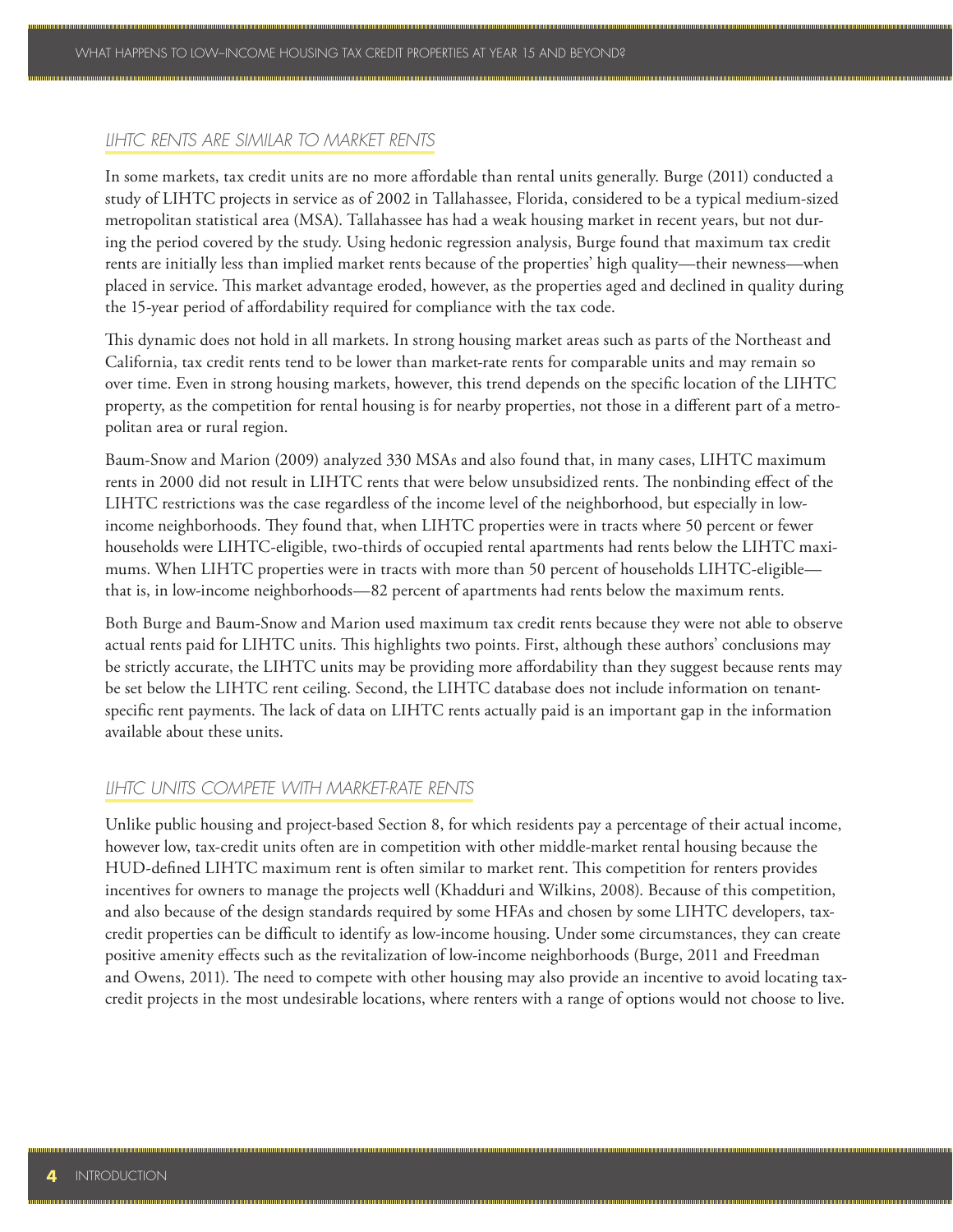#### LIHTC PROJECTS CAN INCLUDE HOUSEHOLDS WITH MIXED INCOMES

Tax-credit projects can sometimes be considered mixed income, because households with incomes close to 60 percent of AMI reside in the same complex as those assisted with Housing Choice Vouchers (HCVs), who usually have incomes below 30 percent of AMI. This income mixing allows tax-credit projects to serve households with poverty-level incomes, but also reduces the stigma attached to government-subsidized housing and, therefore, acceptance of the projects in relatively high-income communities. However, a lack of information about the tax credit program makes it impossible to assess the extent of income mixing (Khadduri and Wilkins, 2008).

#### THE FEDERAL ROLE IN PROGRAM DECISIONS IS LIMITED

LIHTC also differs substantially from previous production programs in that the federal role in program decisions is quite limited. As described previously, LIHTCs are allocated and monitored at the state level. Applications for tax credits almost always exceed the total availability of tax credits, which gives HFAs latitude in making awards. The role of the federal government is limited to funding the program through the income tax system and setting some broad parameters that are spelled out in law: maximum rents and income limits, a minimum percentage of nonprofit owners, the percentage of development costs that may be taken as a credit, and some requirements for QAPs. $^9$  Because LIHTC is a tax provision rather than an appropriation of funds, the regulations governing the program have focused on appropriate interpretations of tax policy rather than on using the program as an instrument of housing policy. The federal government has essentially no role in the management of tax credit properties.

#### OWNERS OF LIHTC DEVELOPMENTS BEAR RISKS OF FINANCIAL FAILURE

Correspondingly, the risk that a property will fail is not taken by the federal government, but by owners, investors and lenders. In some cases, the federal government provides financing such as Federal Housing Administration (FHA) insured loans for tax credit properties, but tax credit properties often rely solely on conventional financing in addition to the equity provided by the tax credits. In general, LIHTC projects are at low risk of failure—at least during the first 15 years—because of monitoring by the syndicator, investors, and the developer and perhaps also because of the stringent penalties under the federal tax code for investors and owners for foreclosure. The state also monitors LIHTC projects and has a particularly strong incentive to ensure the financial viability of projects in cases where the HFA has provided some of the financing. According to a recent study of a sample of LIHTC projects, the cumulative foreclosure rate through 2006 was only 0.85 percent, and the annualized foreclosure rate since inception was 0.08 percent (Ernst & Young, 2010).

#### THE LIHTC PROGRAM DESIGN CREATES BOTH EFFICIENCIES AND INEFFICIENCIES

There is much debate about using a tax credit as the subsidy mechanism for housing development. Unlike previous rental production programs in which developers received a lump sum grant, developers of tax credit units receive the subsidy in an illiquid form and over a relatively lengthy period of time. Because credits are paid out over 10 years, although the investor supplies equity at the beginning of the deal, the tax credit price is discounted. That

<sup>9.</sup> For example, federal law requires QAPs to give priority to projects that serve the lowest income households and that ensure affordability for the longest period of time.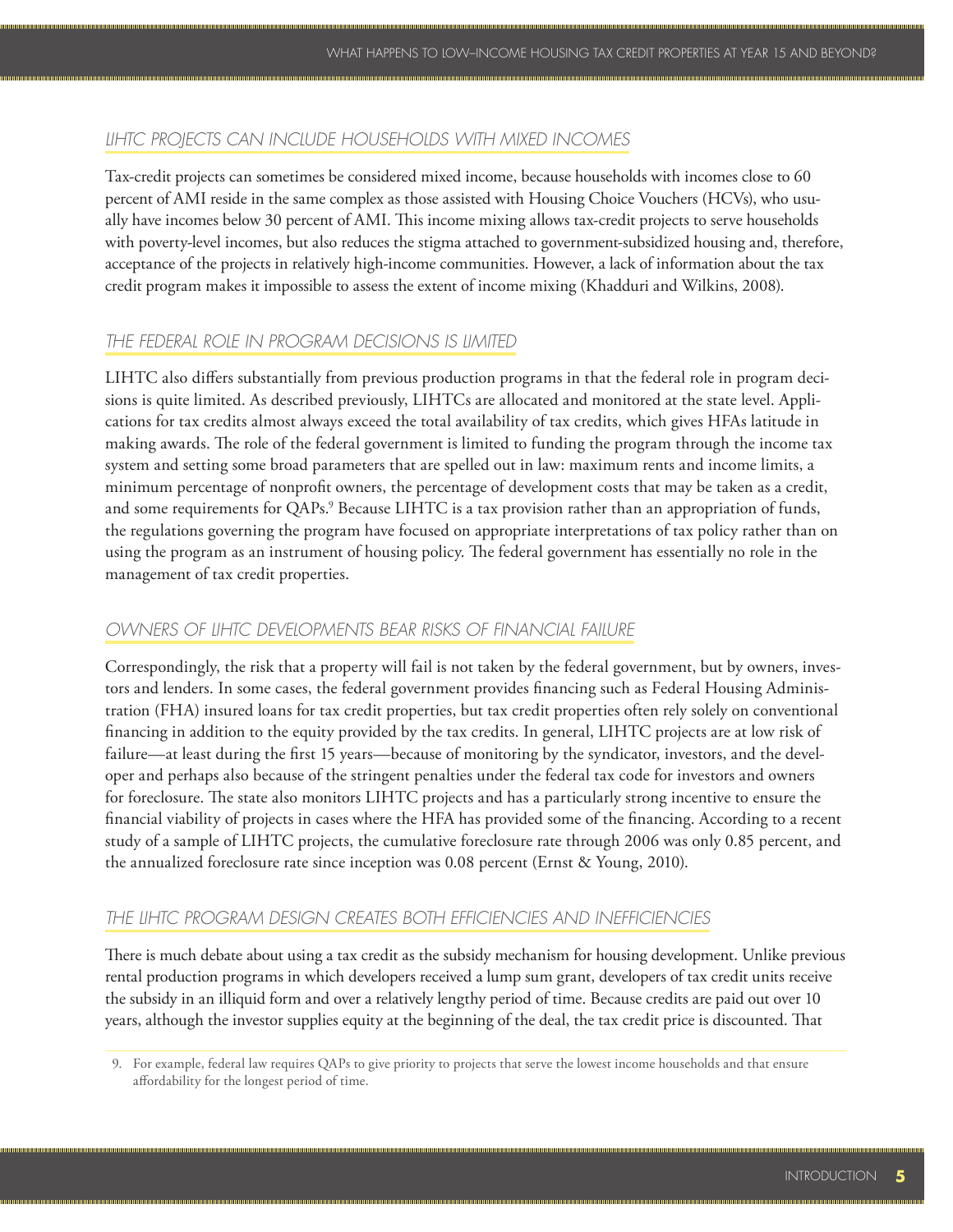is, \$1 of tax credits is worth less than \$1 in affordable housing. The program has grown more efficient over time, however, increasing from below 50 cents per dollar of tax credits in the early years of the program to more than 90 cents per dollar for properties placed in service in 2006 (Ernest & Young, 2010). Discounting the stream of tax credits over the appropriate 10-year period indicates higher implied prices for tax credits (Cummings and DiPasquale, 1999). Investors also realize tax benefits from depreciation, which affects the cost of the housing subsidy to the federal government.

Some research suggests that the value of the tax credit subsidy is eroded by the complexity of the subsidy mechanism, which includes the costs of syndication and of complying with IRS affordability requirements. Eriksen (2009) analyzed a sample of tax credit properties in California allocated credits from 1999 to 2005 and found that the sale of developers' tax credit equity alone—required to realize the full value of the tax credits required transaction fees of 15 percent or more during that period. Similarly, the Government Accountability Office (GAO) found that syndication costs amount to 10 to 27 percent of total equity raised (GAO, 1997).

Eriksen argues that the calculation of the qualified basis on which the amount of tax credits is awarded provides an incentive for developers to construct more expensive housing units than they would otherwise. He compared LIHTC housing units in his sample with unsubsidized units built over the same period, and found that unsubsidized units cost about 20 percent less per square foot to construct. A number of other explanations for this cost differential may exist, however, including the prevailing wage laws that may be triggered by sources of funds commonly paired with LIHTC; carrying costs associated with the long periods of time needed to apply for and secure tax credit allocations and other financing; and costs associated with additional regulation, oversight, and reporting involved in developing and leasing LIHTC housing.

And on the flip side, other researchers argue that the subsidy mechanism used by the LIHTC creates efficiencies. An important example is the delegated compliance monitoring (done primarily by investors and syndicators) and the powerful enforcement mechanism built into the program, the threat of tax credit recapture if the project is not maintained as affordable. Investment in tax credits has been allowed as a way for banks to meet their Community Reinvestment Act (CRA) obligations, which in some markets may increase the price of tax credits to more than their actuarially fair value (Desai et al., 2008). In addition, competition for tax credits may introduce efficiencies as well as allow states to best meet their housing policy goals (Deng, 2005).

#### LIHTC UNITS ARE AT RISK OF LOSS FROM THE AFFORDABLE HOUSING STOCK

Like earlier housing production programs, units subsidized using the LIHTC may eventually convert to market-rate housing with higher rents and thereby be lost from the stock of affordable housing. Initial affordability restrictions for the LIHTC program were limited to 15 years, after which the units could convert to market rate. Previous multifamily production programs have addressed the risk that privately owned, subsidized units might eventually become unaffordable by using grants to cover rehabilitation costs, forgiveness of debt (when properties had FHA insurance), and increases in the rents paid under subsidy contracts with HUD. Nonetheless, some properties left the affordable housing stock by prepaying mortgages with use restrictions and by opting out of their rental subsidy contacts (Finkel et al., 2006; Hilton et al., 2004).

Similar policy concerns about tax credit units motivate this research, but the relatively limited active involvement of the federal government means that federal legislative or regulatory tools for preserving the units as affordable are limited. Beginning in 1990, federal law required tax credit projects to remain affordable for a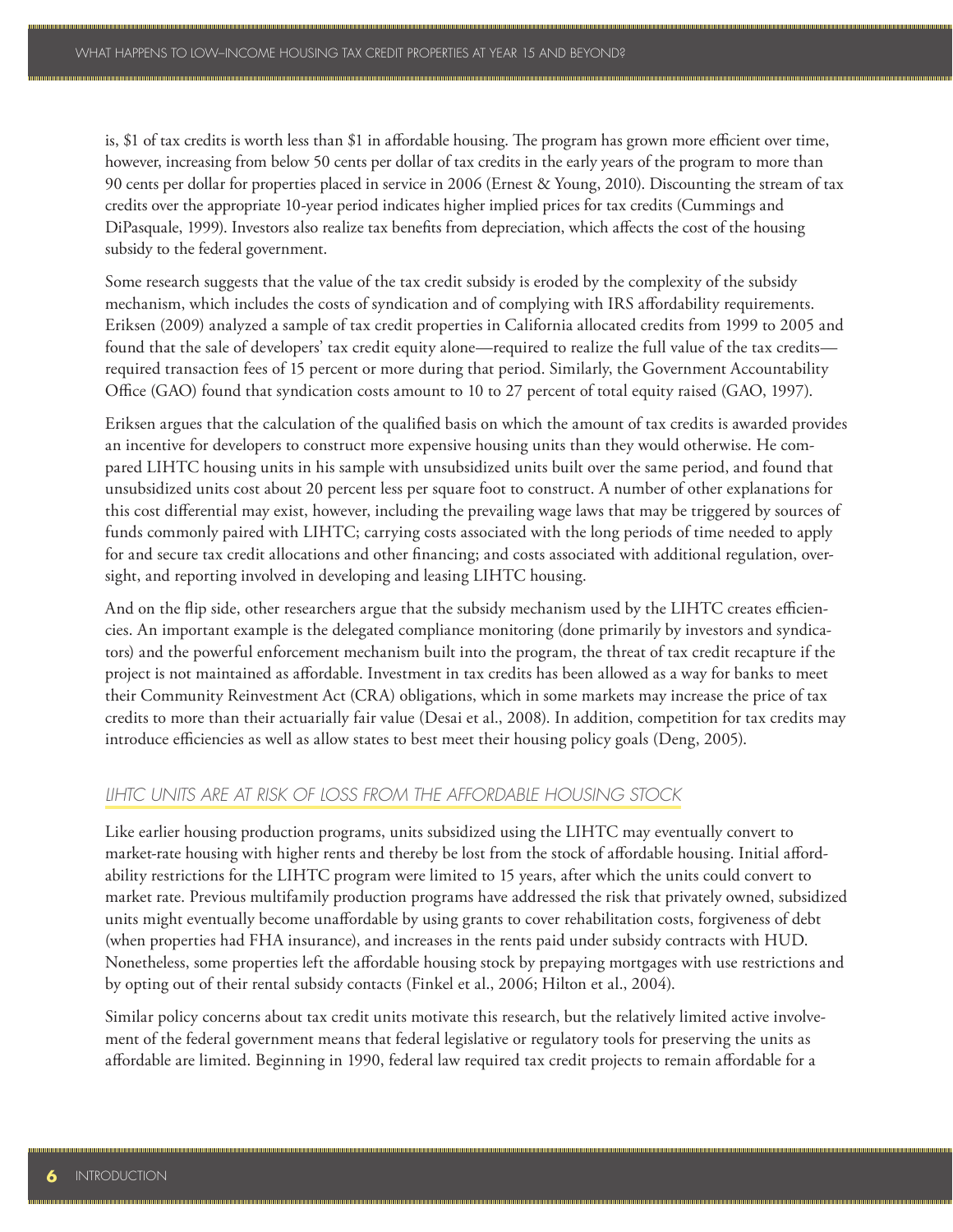minimum of 30 years, for a 15-year initial compliance period and a subsequent 15-year extended use period. However, the Qualified Contract (QC) process provides an option for owners to leave the LIHTC program after 15 years by asking the HFA to find a buyer, at a formula-determined price, who will agree to maintain the property under affordability restrictions. If no such buyer is found, affordability restrictions phase out over 3 years. The QC process is described in detail in chapter 4.2.

#### STATE EFFORTS TO PREVENT TAX CREDIT UNITS FROM REPOSITIONING TO MARKET RATE

Beyond this federally mandated period of affordability, the task of preserving tax credit units as affordable primarily belongs to the states, and states have responded by taking a variety of measures. California made longer affordability periods mandatory almost from the beginning of the program, and, by 2001, 41 states either required or gave preference to projects with affordability periods of longer than 30 years. These periods extend from 40 to 60 years and even to perpetuity in the case of Massachusetts, Michigan, and Vermont (Gustafson and Walker, 2002).

The binding constraint on the period of affordability is sometimes not the federal requirement or state QAPs, but the conditions imposed by other funders. States, local governments, and nonprofits sometimes provide additional sources of funding for construction of tax credit properties and often require periods of affordability longer than 30 years.

Finally, a number of states require tax credit applicants to waive the use of the QC process, ensuring that the property cannot phase out of the tax credit program as early as Year 18. According to our interviews, some states also discourage the use of the QC process by making the process complicated and expensive.

#### OTHER FACTORS AFFECTING THE AFFORDABILITY OF TAX CREDIT UNITS

Other factors also affect whether LIHTC properties will be repositioned to market rate. Many developments have socially motivated sponsors, often nonprofits whose mission is to create and preserve affordable housing in their neighborhoods. Even if no additional affordability restrictions prevent these organizations from converting properties to market rate, they typically maintain the units' affordability to achieve their mission. Federal law requires that 10 percent of tax credits be allocated to projects with nonprofit sponsors. In the first 2 years of the LIHTC program, states were not meeting that target but, by 1993, 18 percent of properties had nonprofit sponsors, and the percentage continued to grow.

Perhaps most important, the dynamics of rental markets affect whether tax credit properties are repositioned. In many places, rents for tax credit properties—particularly by Year 15, when the properties have aged—may already be at market potential.

#### OTHER FEDERAL HOUSING PROGRAMS ARE MORE COST-EFFECTIVE THAN LIHTC IN SOME MARKETS

Given the cost of the LIHTC program to the federal government—roughly \$5 billion in annual tax expenditures—surprisingly little research examines its cost-effectiveness. A body of literature beginning with the Experimental Housing Allowance Program (starting in the 1970s) demonstrates that housing production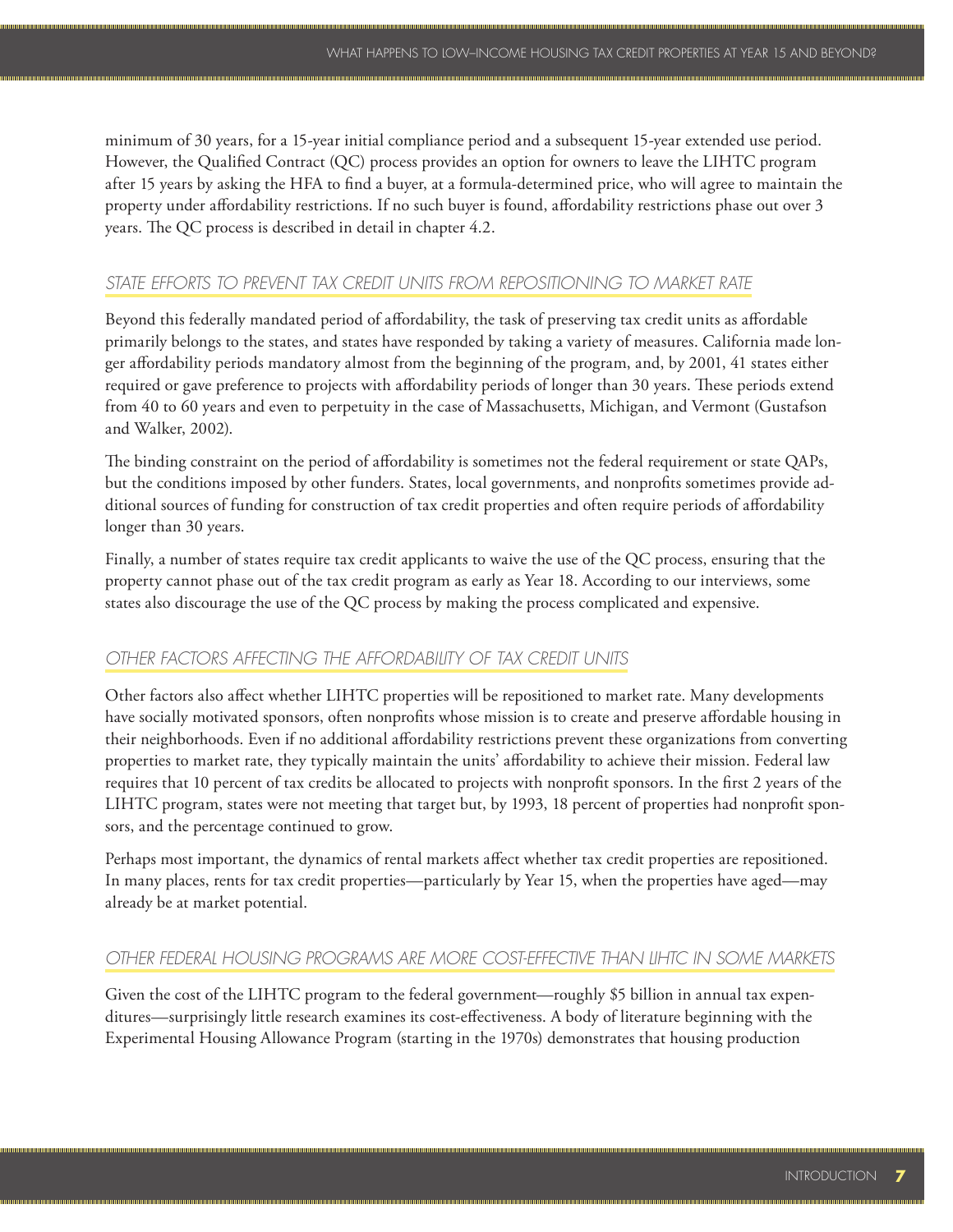programs are generally more expensive than housing vouchers.10 However, few studies specifically compare the costs of LIHTC—with its built-in private-market efficiencies—to other housing subsidy mechanisms. We are aware of only two studies, both are described in the following section.

Most recently, Deng (2005) compared newly constructed units placed in service after 1994 with vouchers in six metropolitan areas. She compared the subsidies required to produce a LIHTC unit with the voucher subsidy required to house a family with the same target income<sup>11</sup> in the metropolitan area. This research required detailed review of individual project cost certification forms and project evaluation worksheets to compile the necessary data on project development costs, which points to an important gap in the data readily available to researchers on LIHTC projects. Both state and federal subsidies were included in the analysis.

Deng found that the LIHTC units, all subsidized with 9-percent credits, were more expensive than the cost of vouchers over a 20-year period, but that the size of the LIHTC premium depends on the voucher payment standard and characteristics of the local housing market as well as local program administration.

Assuming a housing voucher payment standard of 90 percent of Fair Market Rent (FMR), tax credit units are more expensive than vouchers in all six metropolitan areas. In Atlanta, tax credit units are, on average, six times more expensive than vouchers. In Miami, tax credit units are 66 percent more expensive than vouchers under this payment standard. With a higher payment standard (110 percent of FMR), the cost-effectiveness of tax credit units increases, but are still more expensive than vouchers in four of the six metropolitan areas (Atlanta, Boston, Cleveland, and New York). With a voucher payment standard of 100 percent of FMR, tax credit units are more expensive than vouchers in all metropolitan areas, but only by 2 percent in San Jose and 12 percent in Miami.

Housing market tightness did not necessarily drive the cost effectiveness of tax credit units. Tax credit units are most cost effective in Miami, a balanced market, and in San Jose, a tight market, although the reasons for this effectiveness are quite different in each market. They are least cost effective in Atlanta, a balanced market, and Boston, a tight market. Again, the reasons for this are quite different in Atlanta and Boston. For example, Deng attributes the high cost of tax credit units in Atlanta to two primary factors. First, Atlanta's FMRs are relatively low, making the comparative cost of vouchers low. Second, the income targets for LIHTC units in Atlanta are relatively high: 50 to 60 percent of the AMI, a target driven by both program administration and local market conditions. In this market, most households residing in tax credit units would not qualify for a housing voucher because they could easily afford market rents (demonstrated by the fact that their minimum rent contributions are often higher than FMR). The voucher subsidy to these households is thus \$0, while tax credit units to house these families are expensive to build.

On the other hand, LIHTC units were estimated to be roughly equivalent to the cost of vouchers in San Jose, a tight market. Again, local conditions and program administration are important factors. FMRs are high in San Jose (higher than in either New York or Boston) and the metropolitan area has a history of high growth rates in FMRs, both conditions that make vouchers relatively expensive. In addition, LIHTC production costs are relatively low in San Jose because projects are relatively large (thus achieving economies of scale) and tend to be developed in suburban areas.

<sup>10.</sup> These studies are reviewed by Olsen, 2000, and include HUD 1974; Mayo et al. 1980; Olsen and Barton 1983; and Wallace et al. 1981. More recent studies include McClure 1998; and Shroder and Reiger, 2000.

<sup>11.</sup> Where the units' targeted family income was not available, maximum allowable rent was used.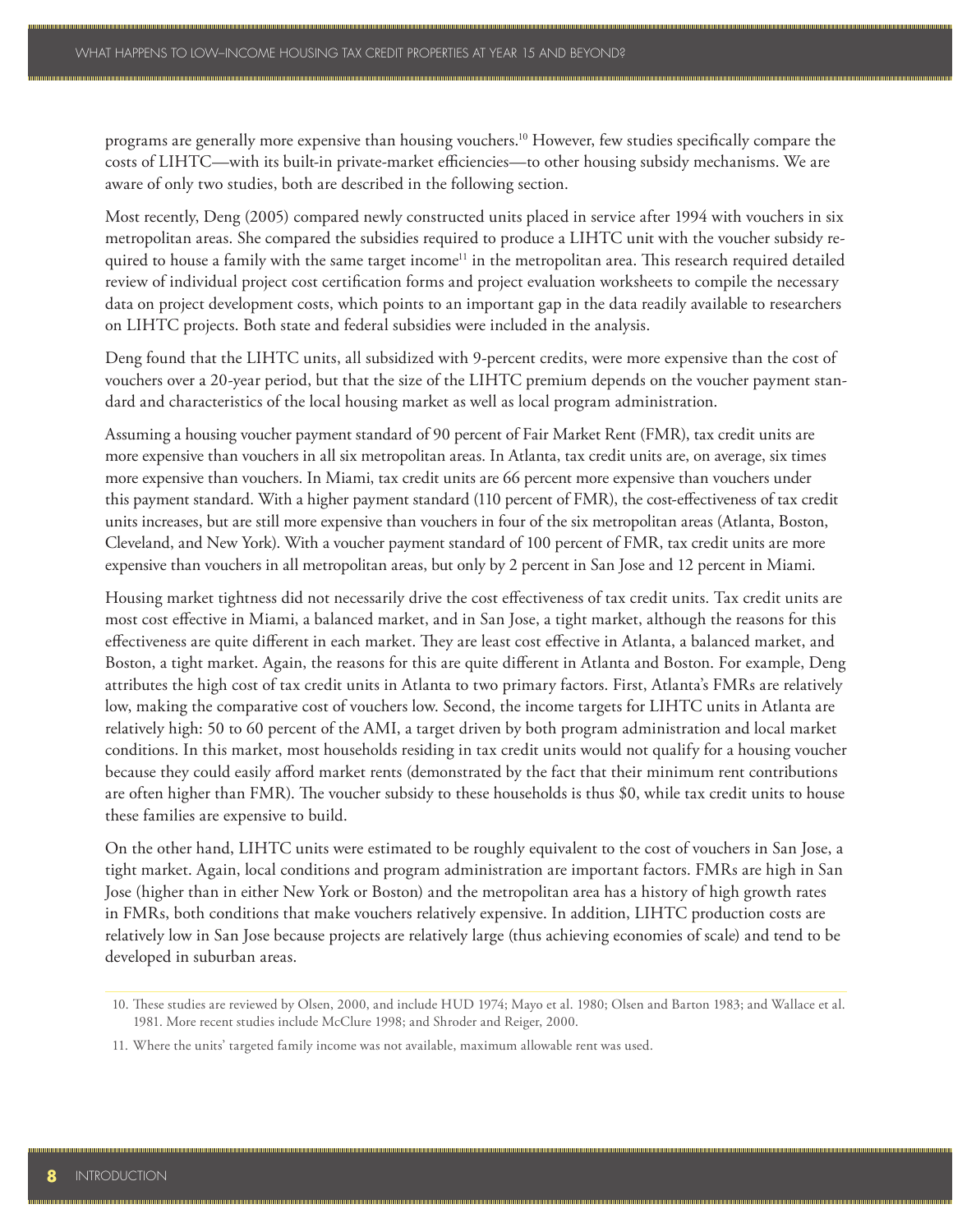In New York and Boston, the other tight markets, even new construction LIHTC projects tend to be smaller and developed in infill areas, increasing the costs of construction and thus reducing the cost effectiveness of tax credit units. The location of LIHTC projects in these areas is influenced by these states' focus on community revitalization as a secondary goal of affordable housing development.

An earlier study by GAO (2002) compared the cost (both of development and operations over the useful life of the project<sup>12</sup>) of six federal housing programs and found that LIHTC units are less expensive *to the government* than housing vouchers, but only because tenants—who are relatively higher income households and also often pay more than 30 percent of their income for rent—pay a larger share of the bill. The *total* cost of LIHTC units, considering costs both to the government and to tenants, is higher than the cost of housing vouchers. This was true in both metropolitan and nonmetropolitan areas, although not in all housing markets. Further, of the four production programs compared, LIHTC units were the most expensive for both one- and two-bedroom units in metropolitan areas, although differences in unit quality could not be controlled for by the study.

The GAO study did not consider other sources of project subsidies such as grants and soft debt from state or local governments or other sources. The study assumed that capital reserves would be sufficient to cover the properties' needs for a 30-year period during which the properties would provide housing for low-income renters. The authors noted that shortfalls in capital reserves, which are historically underfunded by production programs, would result in costs that were higher than estimated, perhaps by nearly 15 percent.

The present study strongly suggests that reserves for LIHTC properties are indeed often underfunded, as evidenced both from the interviews conducted for the study and from the observation that some LIHTC properties are resyndicated with new allocations of tax credits at Year 15.

#### LIHTC UNITS SUBSTITUTE FOR SOME PRIVATE MULTIFAMILY PRODUCTION

Unlike earlier public housing and Section 8 developments that were very heavily concentrated in low-income areas, Eriksen and Rosenthal (2010) point out that LIHTC projects are relatively well-distributed geographically across the income spectrum. As of 2000, nearly one-half of LIHTC projects (44 percent) were in neighborhoods in either the upper or middle third of their MSA's income distribution. In comparison, 77 percent of public housing units were in low-income neighborhoods in 2000. This may indicate that the program is expanding the stock of affordable housing in higher income neighborhoods.

A point of contention about the LIHTC, however, is whether the properties expand the overall stock of housing. That is, to what extent do tax credit units built substitute for—or crowd out—other multifamily rental housing that would have been built without a subsidy. If tax credit units completely replace private units, then there is no net addition to the housing stock, although the quality of the housing stock may improve. The substitution of tax credit units for privately funded units stems from their similarity to market-rate units. This similarity plays the useful role of imposing market discipline on tax credit projects. It also suggests, however, that in places where tax credit units have rents similar to unsubsidized rental housing, conversion of LIHTC properties to market-rate properties may not seriously threaten the total number of units that are affordable to moderate-income households.

<sup>12.</sup> This period was assumed to be 30 years.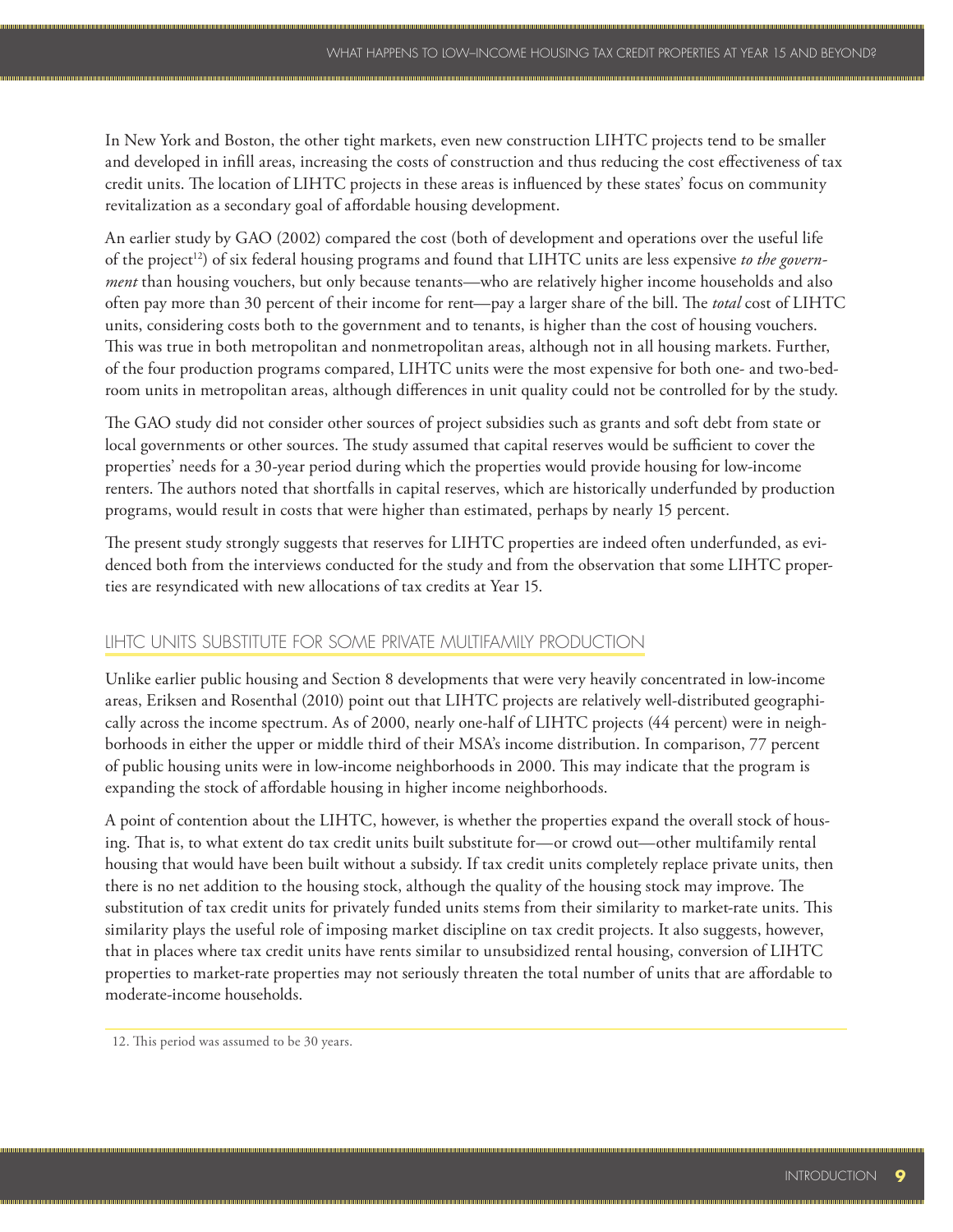Subsidized housing generally has been found to substitute for private housing to some degree, so that one unit of subsidized housing results in less than one unit of additional housing on net (Murray, 1983 and 1999 and Sinai and Waldfogel, 2002). Research conducted specifically on LIHTC developments finds some degree of substitution for private rental housing, but is mixed in its conclusions on whether tax credit units entirely crowd out unsubsidized housing. Malpezzi and Vandell's (2002) study produced point estimates that indicate that place-based housing subsidies fully crowd out private, unsubsidized construction. Their analysis was at the state level, however, and they were unable to draw firm conclusions about crowding out because of a small number of observations (51) and thus large standard errors. Eriksen and Rosenthal (2010) studied tax credit properties using tract-level data for 1990 and 2000 with more conclusive results. Their estimates indicate that, over a 10-mile radius area, nearly all LIHTC development is offset by reductions in private unsubsidized construction. They suggest that the program may affect the location of affordable housing units more than the overall number of new housing units developed.

Two recent studies concluded that the degree of crowding out depends on the type of neighborhood where the housing is built. Eriksen and Rosenthal (2007) examined high- and low-income communities (those in the top third and bottom third of the income distribution in the MSA) and found that the impact of LIHTC developments was quite different between the two. In low-income communities, the developments had a positive effect. Within a small area, LIHTC units may actually encourage private construction. The opposite was true in highincome communities. For those communities, within an area with a 0.5 mile radius, construction of LIHTC units substituted fully for private, unsubsidized construction. Here LIHTC did not increase the total stock of rental housing, but instead may have affected who gets to live in those communities.

Baum-Snow and Marion (2009) likewise found that the LIHTC program's impacts on housing development differ across neighborhood types. In areas where home prices had been declining, new tax credit units nearby increased property values. In gentrifying areas, nearby development of tax credit units had a negative impact on incomes. Consistent with these impacts, they concluded that tax credit units crowd out private multifamily rental construction much more in gentrifying areas than in declining areas. In declining areas, new tax credit units increased the overall rental stock by 0.8 units within one kilometer of the project site. In gentrifying areas, however, each new tax credit unit increases the overall rental housing stock by only 0.37 units.

#### THE FINANCIAL HEALTH OF LIHTC PROPERTIES

Although very few LIHTC developments fail to the point where they are foreclosed, this does not mean that tax credit properties are without financial problems. The physical condition of units is often closely intertwined with financial health, as the financial stability of the property is an important factor in the decisions property managers make about maintenance and capital improvements.

As Cummings and DiPasquale (1998) point out, investment in a tax credit property is investment in real estate, and real estate investment is risky. Beyond the typical risks involved in real estate investment, LIHTC projects face some unique risks, including the rent restrictions, the complexity of the program and its compliance requirements, the special needs of the population being served if projects are designed to serve people with special needs, such as the homeless or disabled, and other factors related to the design of the tax credit program.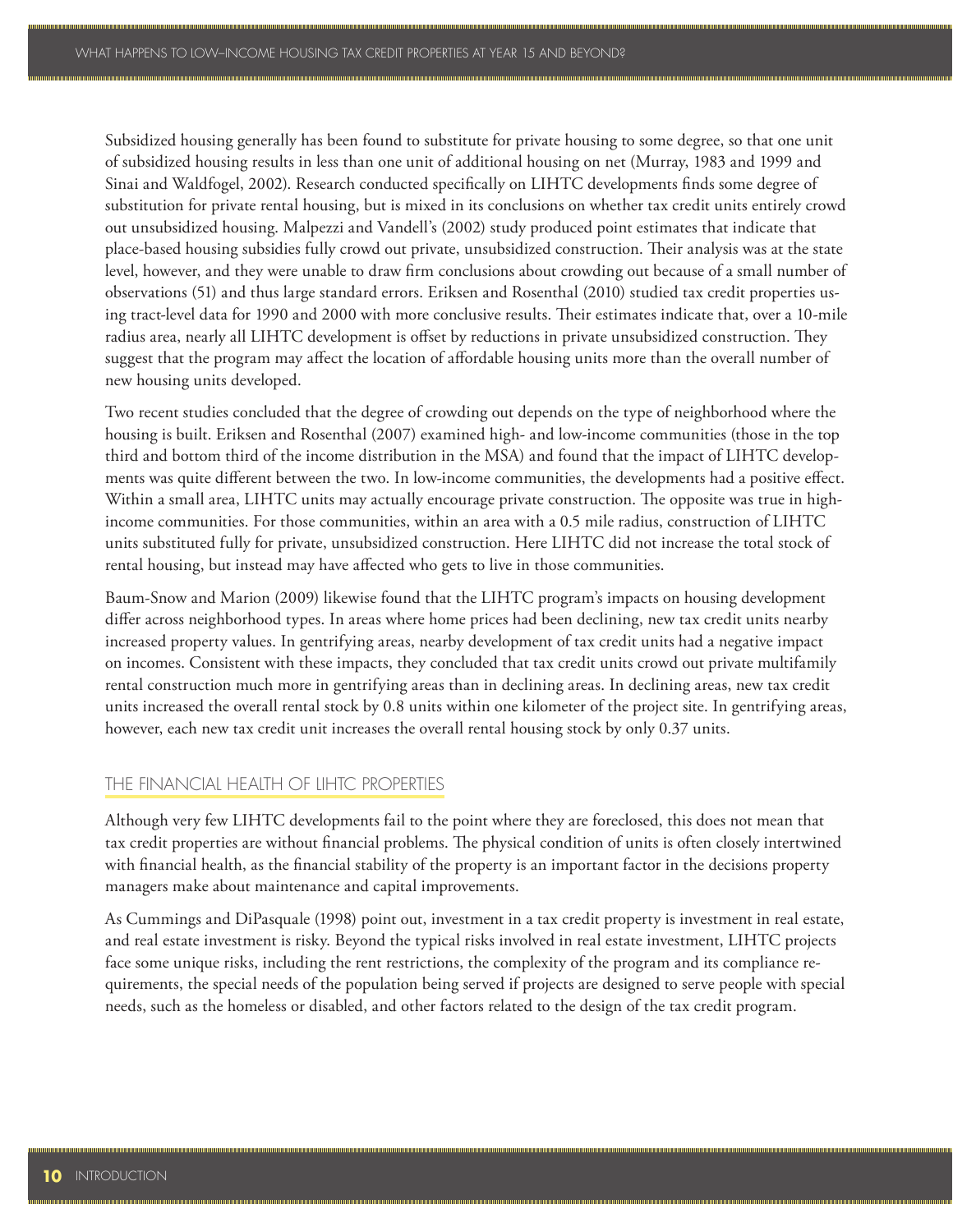#### RENT RESTRICTIONS

The program's maximum rents restrict the cash flows that can be used to replenish reserves, pay debt, and make capital improvements to the property. That is the theory behind compensating owners who agree to rent restrictions with a development subsidy—the equity raised through the tax credit—that reduces the need for debt.

On the other hand, LIHTC properties in markets where maximum tax credit rents are below market rents may perform better because other affordable housing is scarce and also because higher incomes in areas such as the Northeast and California mean that the maximum tax credit rents in these markets may be high relative to the costs of operating the housing. Ernst & Young (2010) analyzed the operating performance of a sample of tax credit properties that were placed in service and leased by the end of 2005 and found that properties in the Northeast and Pacific regions had better median debt coverage and cash flow than properties in the Midwest, where tax credit rents and market rents tend to be very similar.

#### PROJECT MANAGEMENT

As in all real estate, the quality of management of LIHTC developments affects their financial and physical condition. In addition to facing the typical complexities of multifamily property management, LIHTC project managers must also screen applicants for compliance with required income levels, report to the HFA, and submit to property inspections. They may serve special-needs populations that require additional services.

In addition, the LIHTC program's design provides incentives for property managers to operate on very thin margins, with net cash flow frequently near zero. Importantly, LIHTC investors typically do not expect to receive their returns from cash flows, but from tax-related events. In addition to benefiting from the tax credits, investors may claim deductions for the project's depreciation and other expenses against other income, and positive cash flow reduces the value of the depreciation deductions (Usowski and Hollar, 2008). In practice, investors do not press for positive cash flow, but may instead encourage property managers to use operating income for property expenses. Some financing arrangements also provide incentives for partners to keep net income at or near zero: some soft loans, often provided by states or other government entities, require repayment only if cash flow is positive (Cummings and DiPasquale, 1998).

Managing the project's cash flow to achieve this balance adds to the difficulty of operating LIHTC projects. If cash flow is not managed successfully—for example, because cash flow projections made at the time of underwriting were too optimistic—the resulting negative cash flow may lead the project into a downward spiral of financial and physical deterioration. Although tax credit projects typically are of high quality compared with other nearby market-rate units when placed in service, over time inadequate operating income may cause property maintenance and physical condition to suffer, leading to increasing difficulty in attracting and retaining tenants.13 This can lead to a downward spiral by further exacerbating financial and physical problems as operating costs increase and rental income decreases (Korman-Houston, 2009).

<sup>13.</sup> Not surprisingly, the relationship between physical condition and occupancy is strong: one study found that mean occupancy was higher for properties in excellent condition (97 percent) than those in good and satisfactory condition (95 and 93 percent, respectively), and occupancy dropped sharply for properties in poor condition (85 percent) (Korman-Houston, 2009).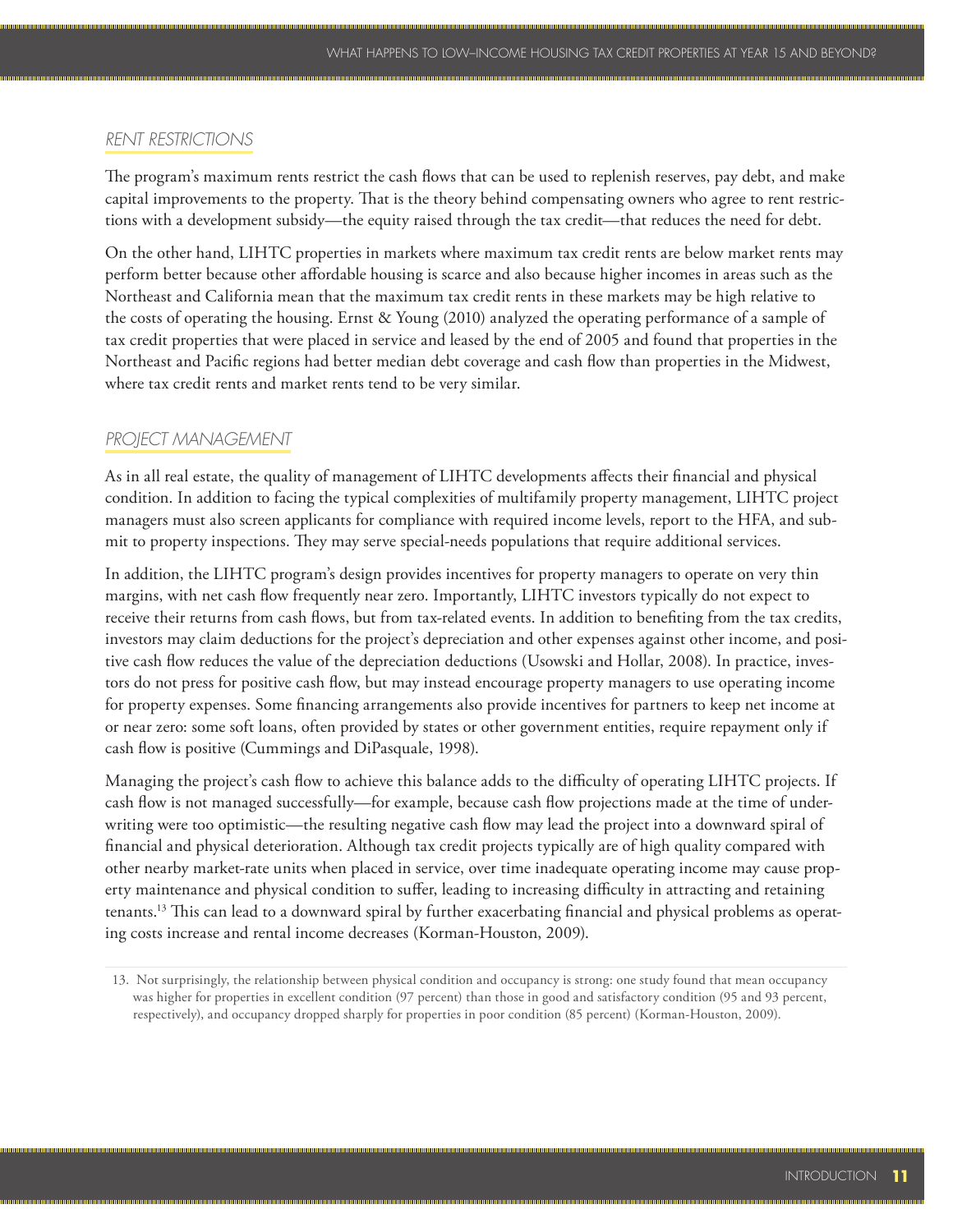#### FACTORS RELATED TO LIHTC PROGRAM DESIGN

Healthy reserves are particularly important for properties operating on thin margins, and here the design of the LIHTC program works against the financial stability of the properties. When LIHTC properties are financed and decisions are made about budgeting for operations, reserves generally are budgeted at a higher level than is typical for conventionally financed properties. Unlike conventional properties, however, LIHTC properties are expected to operate for 15 years without raising capital for repairs by refinancing. LIHTC reserves—constrained by the property's projected cash flow—generally are not funded at a high enough level to cover capital needs that arise over that period. The problem of inadequate reserves is exacerbated when negative cash flow leads to the use of reserves to cover operating costs. Several studies of the financial health of LIHTC properties find that a significant minority operate with negative cash flow, at least temporarily. More detailed discussion of this is presented in chapter 5.

The financial health of LIHTC projects—and the need for reserves—is also affected by production standards, including how much rehabilitation is done to older properties. In her analysis of Enterprise's portfolio of tax credit projects, Korman-Houston (2009) found that rehabilitation projects were more likely to experience cash flow underperformance than new construction. Rehabilitation projects were also less likely to be in good condition than new construction projects, suggesting that the initial quality of rehabilitation projects is lower than that of new construction. For this reason, rehabilitation projects typically contribute more to replacement reserves than new construction projects (Ernst & Young, 2010).

### 1.2 THE EARLY YEAR LIHTC PROGRAM

As of 2009, more than 11,000 LIHTC properties, with more than 400,000 housing units, had reached their 15-year mark. These were properties placed in service under LIHTC between the start of the program in 1987 and 1994. Exhibit 1.1 shows, first, that the program grew steadily from 1987 through 1994, although it did not reach the 100,000 units per year that became typical in later years. Average property size grew as well, but remained relatively small even in 1993 and 1994, with 44 or 45 units per LIHTC development on average in those years. The percentage of larger properties, those with 100 units or more, also grew steadily, but during the 1987 through 1994 period less than 9 percent of all properties had that scale. This is reflective primarily of properties placed in service from 1987 through 1992. More than 11 percent of properties placed in service in 1993 and 1994 had at least 100 units.

During the first 3 years of the program, more than one-half of the properties were rehabilitated existing structures. By 1990, more than one-half of properties were new. During the period as a whole, about 57 percent of properties were newly constructed. The share of properties with nonprofit sponsors grew during 1987 through 1994, but for the whole period, only about 10 percent had nonprofit GPs.

Perhaps the most notable feature of the early year LIHTC program is the substantial use of the program for housing with Rural Housing Service (RHS) Section 51514 loans, 31 percent for the period as a whole. In contrast, a very small percentage of early year properties were financed with tax-exempt bonds.

<sup>14.</sup> Following the Department of Agriculture Reorganization Act of 1994, the USDA's Office of Rural Development was created and took over administration of Farmers Home Administration (FmHA) activities, and the FmHA Section 515 loans became known as Rural Housing Service (RHS) Section 515 loans.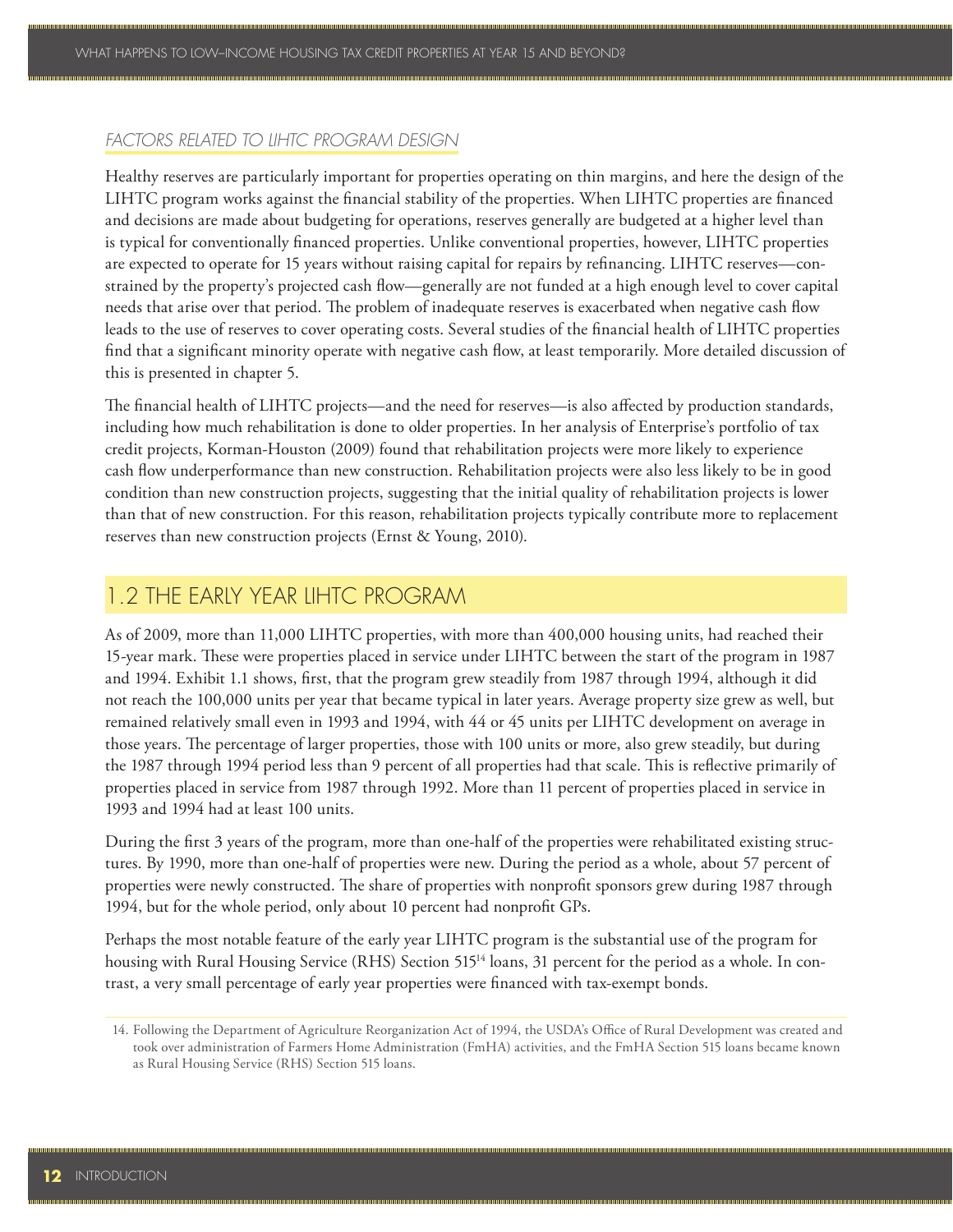## **2.** OWNERSHIP AND FINANCING

## 2.1 HOW ARE LIHTC DEVELOPMENTS FINANCED?

Conventional multifamily housing is financed with a combination of debt and equity. Developers will borrow a portion (say, 75 percent) of the cost of acquiring and building a property, and will provide equity capital for the balance. Depending on their resources and business arrangements, developers may provide their own equity capital, or they may secure additional equity capital from other investors.

In exchange for their capital, investors in conventional housing hope to get returns from three sources:

- *Cash flow:* Cash available to be paid out to owners from rents after all operating expenses and debt service payments have been covered.
- • *Resale value:* Investors hope that property will appreciate over time, and that they will be able to realize a profit on the eventual sale of the multifamily development.
- *Tax benefits:* For conventional real estate, tax benefits from the property are generally limited to reductions in taxable income because of depreciation of the property.

#### HOW DO TAX BENEFITS FROM DEPRECIATION WORK?

Under the U.S. Internal Revenue Code, depreciation enables taxpayers to convert the up-front cost of developing a property to tax-deductible expenses over a period of time. For example, suppose a multifamily development is built at a cost of \$5 million. Current federal tax law allows residential properties to be depreciated over 27.5 years, on a straight-line basis. Thus, each year, the owners can claim 1/27.5 of the depreciable acquisition and construction costs as an expense—\$181,818 per year. This \$181,818 is not a current use of cash: the development costs were paid for up front, from debt and equity, when the project was built. Nonetheless, the owners can use this noncash expense to reduce their taxable income from the property. Let's say, for example, that this property has \$500,000 in rent revenues and \$250,000 in operating expenses. Before depreciation, the owners would have to pay income taxes on \$250,000 in profits. After depreciation is taken into account, however, the owner's taxable income is reduced by \$181,818 to \$68,182. In essence, for that year, the owner gets to enjoy \$181,818 in cash proceeds on which no federal income taxes are due.

Depreciation is a deferral rather than an elimination of tax liability. Let's say that, after operating this property for 5 years, the owners sell it for \$6 million—\$1 million more than it cost to develop. Because they have depreciated the property over time, the book value of the property will be reduced by the amount of depreciation taken: \$181,818 for 5 years, or \$909,090 in total. The fact that the property has depreciated by this amount means that the owners will need to pay taxes not only on the \$1 million appreciation in the property's value, but also on the \$909,090 in depreciation that is essentially reimbursed by the sale proceeds.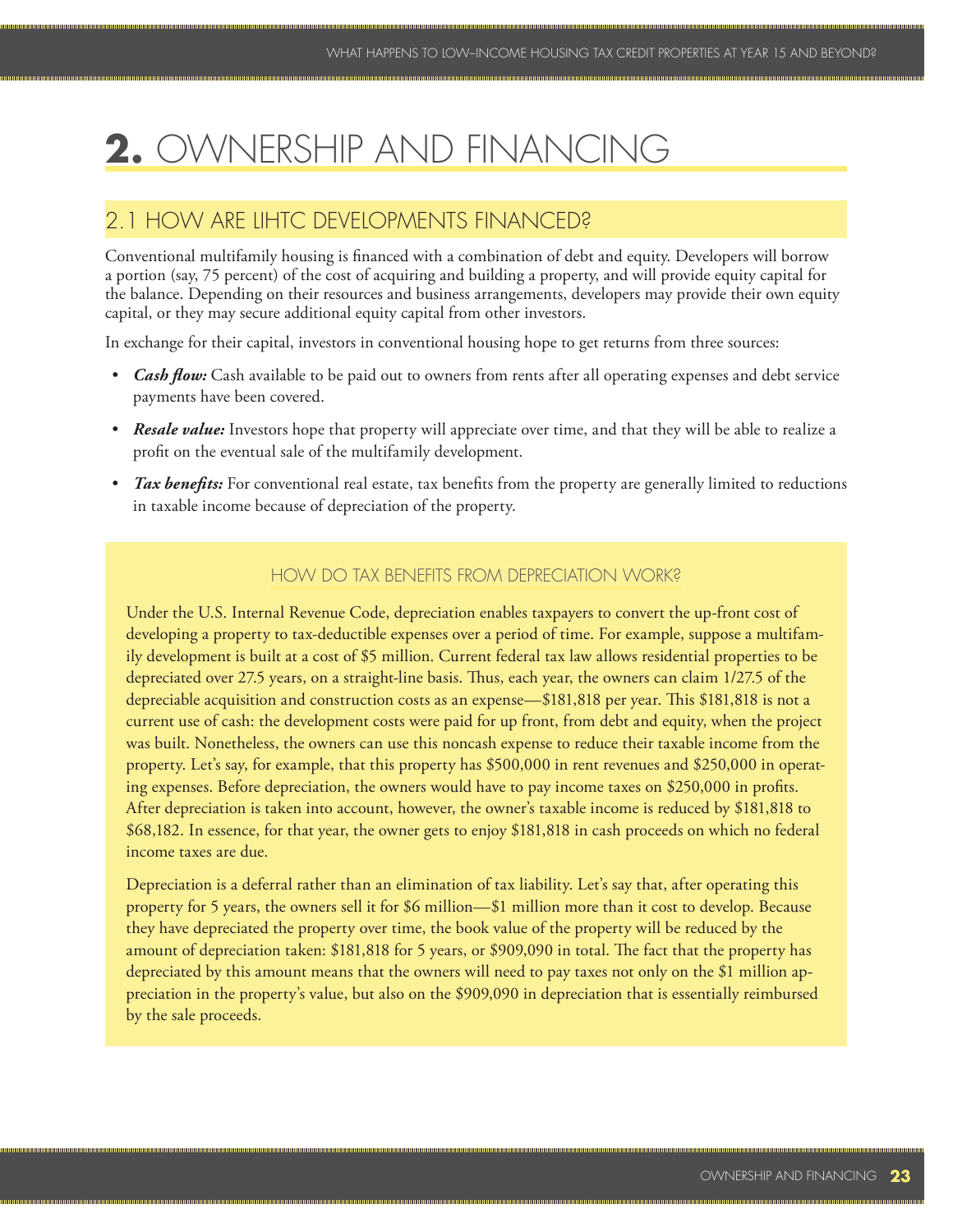The depreciation deduction is valuable despite the fact that it defers, rather than eliminates, taxes, for several reasons:

- • First, taxpayers benefit from deferral of taxes because of the time value of money; investors benefit from the use of the dollars that would have been paid in taxes during the years intervening before the property is ultimately sold.
- Second, capital gains, and recaptured depreciation, may be taxed at a lower rate than income; so when taxes are ultimately paid on sale, the tax burden may actually be less than it would have been if income had not been sheltered by depreciation.

Although the tax benefits associated with real estate ownership are valuable to investors in conventionally financed and operated multifamily real estate, these benefits are usually of secondary value. Generally, much larger shares of expected returns for owners of conventional real estate come from cash flow and profits on sale.

Real estate financed with the LIHTC alters this conventional formulation in a number of ways. The LIHTC program is designed to motivate developers to build properties with rents restricted to levels affordable to lowincome households. Restricting the rents changes the overall financing picture in a number of critical ways:

- • Properties with restricted rents have less revenue with which to pay a mortgage, and thus can support smaller amounts of debt than properties at higher market rents.
- • Properties with restricted rents will typically generate less cash flow for owners than properties with higher market rents, reducing a major benefit of ownership.
- To the extent that rent restrictions are long term, they will reduce properties' resale value, reducing another major benefit to owners.

The LIHTC program is designed to counter these effects of reduced rents by providing a tax benefit to owners that compensates for the loss of cash flow and resale profits. Unlike the depreciation deduction (from which LI-HTC investors also benefit), the LIHTC program offers federal tax credits to investors—a flat reduction, rather than a deferral, in the amount of federal income taxes paid. A project with a \$5,000,000 development cost might, for example, be eligible for roughly \$420,000 in annual LIHTC credits. That credit entitles the owners to subtract \$420,000 from their federal tax bill every year for 10 years.

This tax benefit is of a generous enough size that it motivates owners to contribute much greater amounts of equity than would be justified by cash flow or resale value alone, compensating for the reduction in debt that results from lowered rents. Typically, then, LIHTC properties differ from conventionally financed multifamily properties as follows—

• A much greater share of the financing comes from equity: While the capital structure of conventional residential real estate might have 20- or 25-percent equity and 75- to 80-percent debt, a LIHTC property might have 50-, 60-, or even 70-percent equity in its capital structure, with one-half or less of development costs paid for by mortgage debt.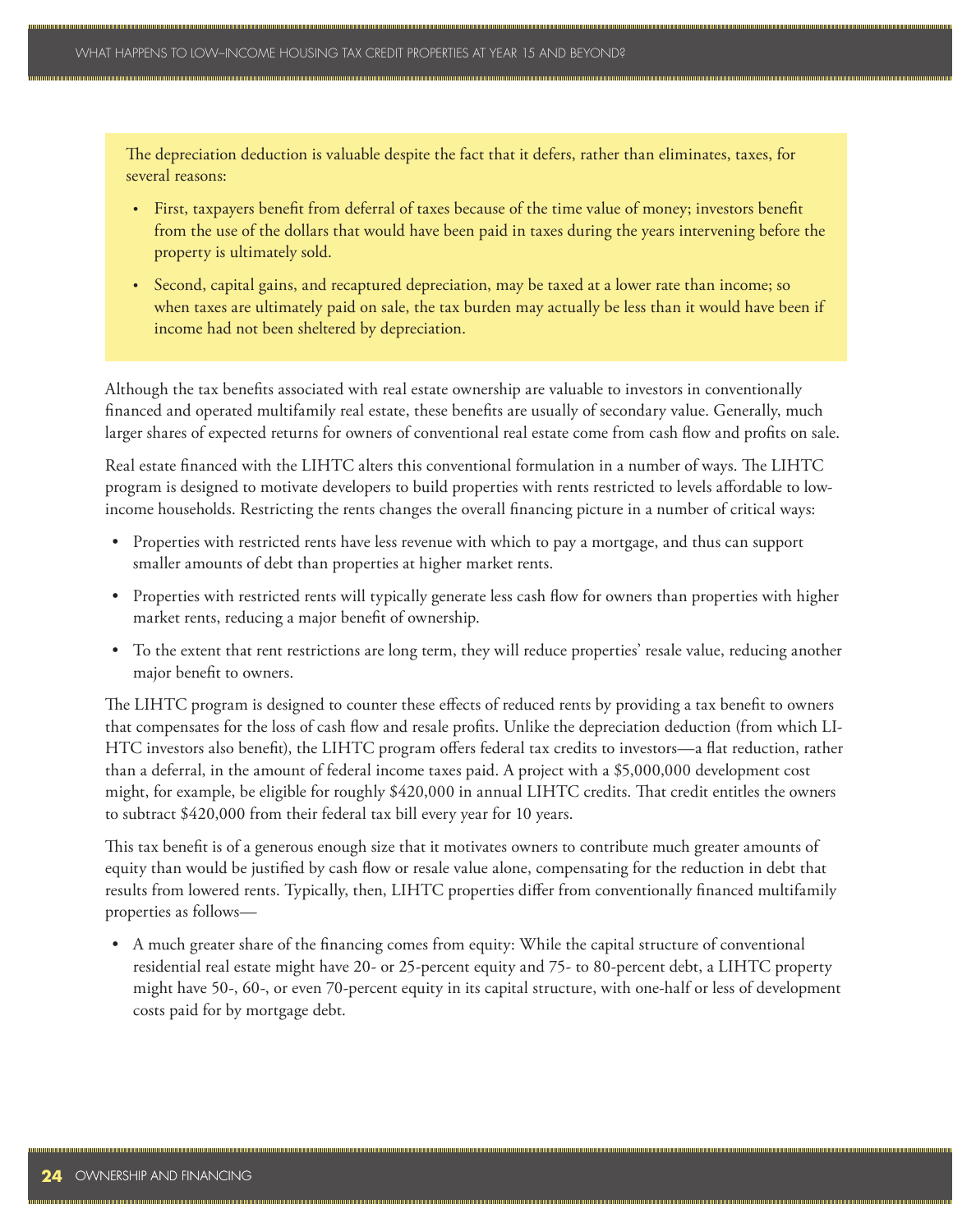- • A much greater share of the benefits flowing to owners comes from tax benefits as opposed to cash flow or resale value.
- The tax benefits going to the owners are largely 10 years of direct tax credits against their income taxes, with only a minority of tax benefits coming from depreciation and other tax losses such as interest owed on deferred debt, although both kinds of tax benefits are available in LIHTC properties.

## 2.2 WHO OWNS LIHTC PROPERTIES?

To take advantage of the federal tax reductions offered by the LIHTC program, owners need to owe taxes in the first place. LIHTC credits are really valuable only to firms that have large and predictable federal tax obligations. In most cases, real estate developers themselves do not have income that is large enough or predictable enough to be able to fully use 10 consecutive years of tax reductions worth hundreds of thousands of dollars per project. As a result, LIHTC projects have almost always been developed using a limited partnership ownership structure.<sup>18</sup>

In a typical tax credit project, the real estate will be owned by a limited partnership formed for the single purpose of developing and owning that property. The limited partnership will typically be owned by the combination of (1) one GP holding a minority interest (1 percent or less) in the limited partnership and (2) one or more LPs holding the lion's share of the ownership (99 percent or more). The GP, typically the sponsor/developer or its affiliate or subsidiary, has day-to-day managerial responsibilities for developing and operating the real estate, completing financial and tax reporting, and ensuring compliance with use restrictions, as well as seeing to longterm asset management. GPs make the bulk of their profits through developer fees, most of which are typically paid after a property is fully occupied and operating at or greater than break-even levels for a specified period of time. GPs may also have rights to some or all of the property's cash flow, often through fees structured to provide incentives for good management of the real estate.

The LPs have restricted responsibilities and managerial rights, although they hold the right to approve any major alterations to the project or its management team and the right to step in and remove the GP if the development runs into trouble. LPs get financial returns primarily from tax benefits, including both tax credits and tax losses.

Businesses known as syndicators emerged to broker these arrangements, recruiting investors and matching them with LIHTC development projects, structuring the investment vehicle to minimize risks and maximize investor returns, and monitoring the assets over time to ensure that the investors' returns (largely provided by tax benefits) are preserved.

Most syndicators are private, for-profit firms, working predominantly (but not exclusively) with for-profit developers.19 From the early years of the program, however, national nonprofit syndicators emerged, with the goal of raising equity to support the work of nonprofit developers of affordable housing. Enterprise Community Investment, Inc. (formerly known as Enterprise Social Investment Corporation) was founded in 1984; the National Equity Fund was founded by Local Initiatives Support Corporation (LISC) in 1987. Both firms participated in

<sup>18.</sup> In more recent years, many LIHTC properties are owned by Limited Liability Companies (LLCs) instead of LPs. These LLCs operate in much the same way as LPs, with a managing member playing the role of the GP and limited members in the limited partner role. This shift to LLCs happened only in the more recent years of the program, so the discussion here will refer to limited partnerships, but the discussion applies equally to LLCs.

<sup>19.</sup> For-profit syndicators interviewed for this study reported that 75 to 80 percent of their developers were for-profit and 20 to 25 percent were nonprofit entities.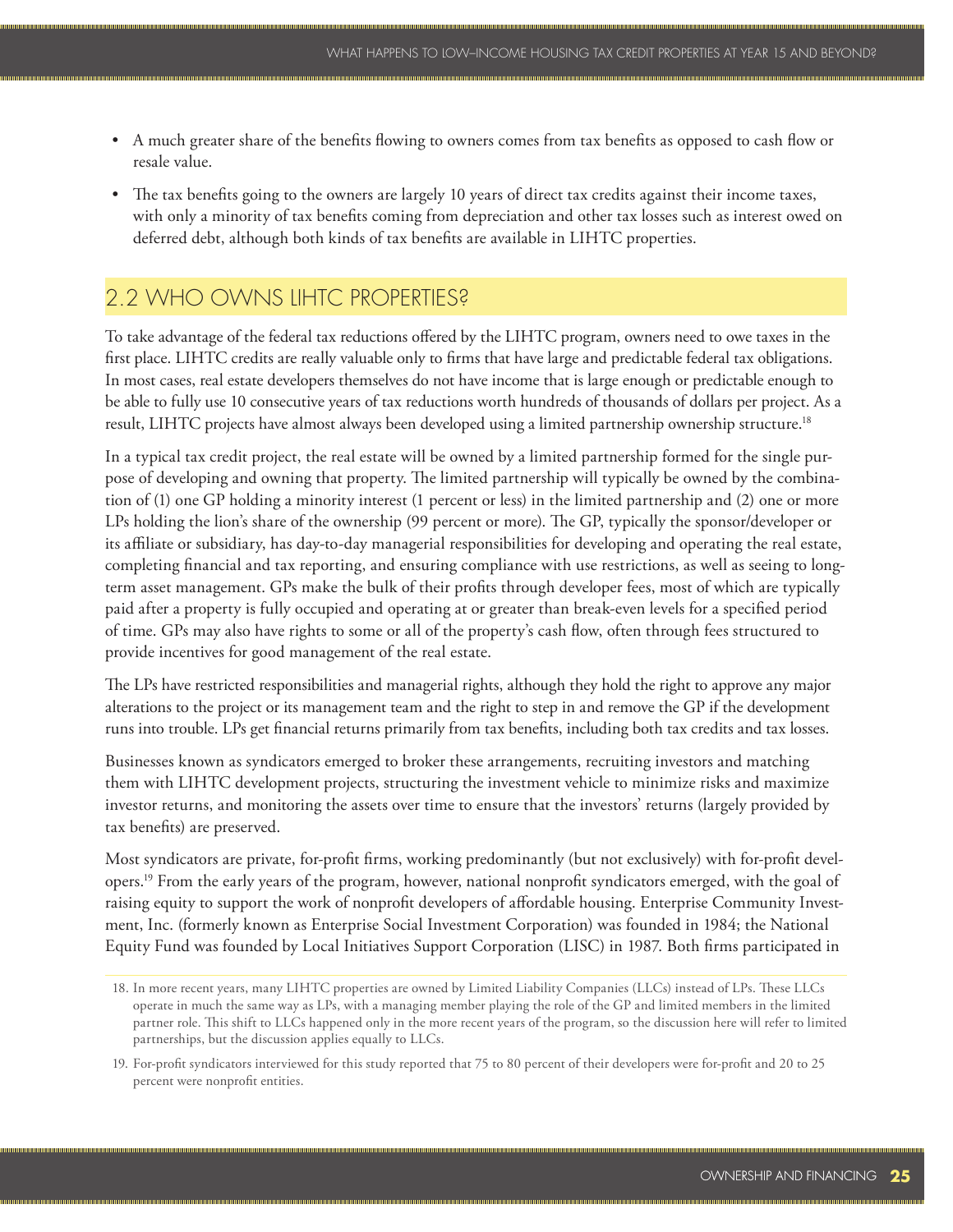syndicating LIHTC investments from the program's inception in 1986. They were created by the parent organizations to support the development of affordable housing by nonprofit, often community-based, organizations. For example, LISC was founded in 1979 by the Ford Foundation to connect community organizations with the resources to improve their neighborhoods. From the outset, LISC helped provide access to financing that might typically not be available from conventional lenders—for example, predevelopment loans for community-sponsored real estate. When the LIHTC program began in 1986, LISC created the National Equity Fund to assemble investment monies from businesses and invest them in community-sponsored LIHTC properties. Over the years, NEF has expanded its activities to include for-profit sponsored housing, but it has retained a great interest in nonprofit sponsored properties.

State and regional nonprofit syndicators began to form a few years later—Merritt Capital in California (1989), the Ohio Capital Corporation for Housing (1989), and the Massachusetts Housing Investment Corporation (1990), to name only a few. Currently, a total of 14 state-based and regional nonprofit syndicators exist around the country. Although they invest in both for-profit and nonprofit sponsored projects, they have always had a strong interest in working with projects sponsored by nonprofits such as community development corporations.

Interviews with long-time industry participants, along with a series of studies on LIHTC investment performance published by Ernst & Young, reveals patterns in LIHTC investment vehicles over time. In the early years of the program, both private individuals and public corporations invested in tax credit properties. In the LIHTC program's first years, many syndicators created public funds for LIHTC investment. Syndicators marketed these funds to wealthy individual investors, selling fund shares through public offerings. A single public fund might have dozens or even hundreds of individual investors and would make investments in a portfolio of affordable housing projects, often spanning the entire country. These public funds required SEC registration and reporting. Marketing of LIHTC funds to individuals effectively ended by the early 1990s, however, because LIHTC program rules severely limited the amount of active income that individuals could shelter with these tax credits, rules that did not apply to corporate investors. The original 1986 legislation authorizing the LIHTC program provided some transition rules for projects that were already in development that facilitated their being marketed to individual investors, but these rules also ended by the early 1990s. Moreover, marketing to corporate investors was simpler because SEC registration was not required for institutional funds and typically such funds had many fewer investors than funds marketed to individuals, so long-term reporting and fund management were less complex.

Other syndicators recruited corporate investors to purchase the tax credit equity in portfolios of properties, creating institutional funds. The nonprofit syndicators limited their investor recruitment to corporations rather than individuals from the earliest days of the program, as did some private sector syndicators. The entire LIHTC equity market shifted sharply towards corporate rather than individual investors in 1993 through 1994 (although one of the syndicators interviewed for this study reported offering private funds as late as 2003). Changes in the federal tax code in 1993 prompted this shift. First, the LIHTC program became a permanent part of the tax code, giving corporate investors greater motivation to invest the time and effort necessary to understanding LIHTC investments. At the same time, the 1993 changes in the tax code also limited individual taxpayers' use of passive losses (such as the losses generated by real estate in which the investors do not play an active managerial role) to offset passive income (that is, investment income earned without the taxpayer's active managerial involvement). The passive loss rule did not apply to corporations, so they remained able to fully use the losses generated by LIHTC investments to offset their taxable income. LIHTC investments thus became more valuable to corporate investors than to individuals. Finally, syndicators found that working with corpo